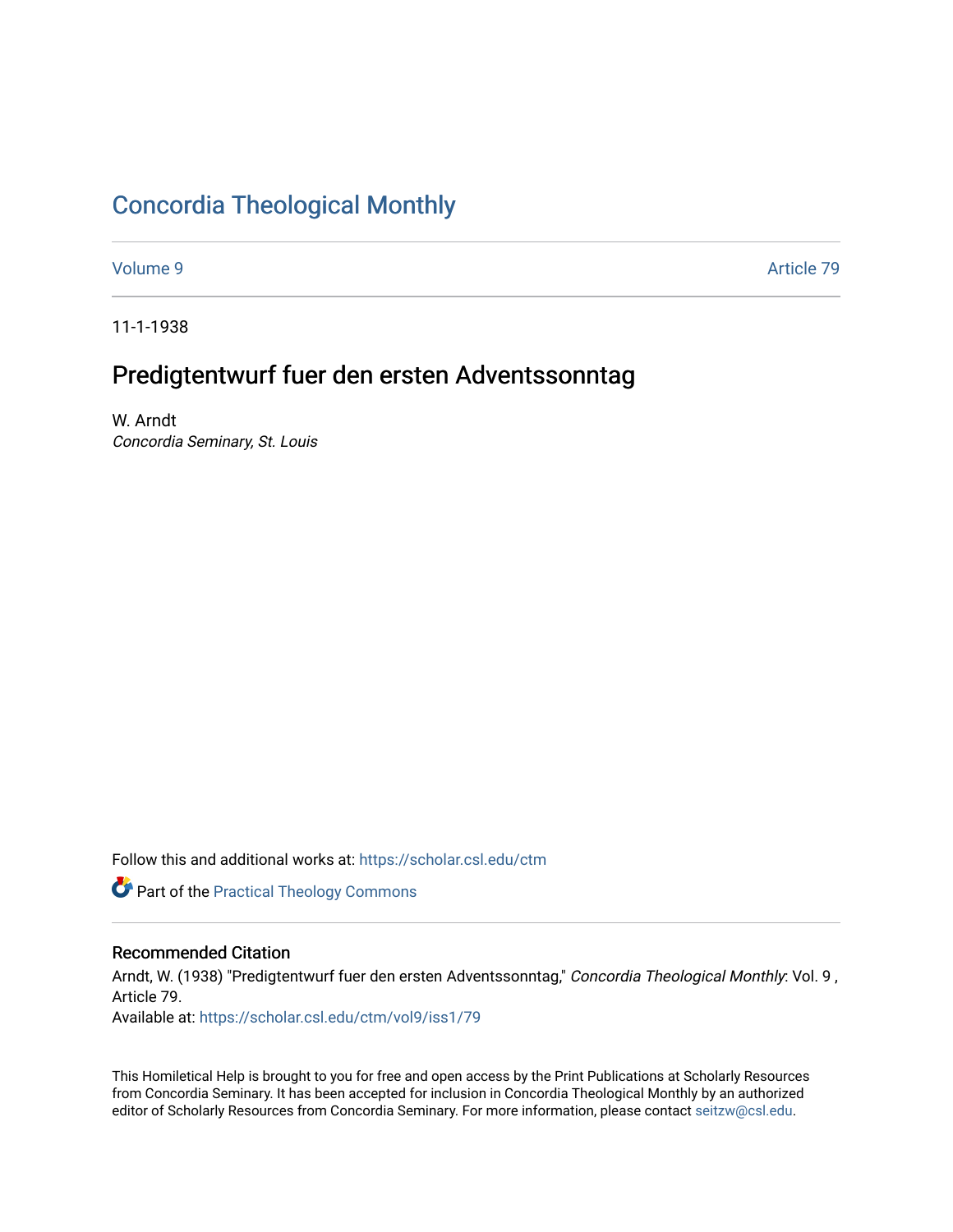#### 846 Predigtentwurf für den erften Abbentsfonntag

should not be used in the service of sin, should not be spent in a life of estrangement from Jesus. In the same measure as the signs of Christ's second coming are being fulfilled, - and they see the Day approaching,  $-$  they should be in readiness,  $2$  Pet.  $3:10-14$ ; for that will be the day of their complete, everlasting redemption, Luke 21:28; Rom. 8:18. In view of this fast-approaching Day, every Christian ought to follow the admonition of the writer, v. 24, so that he, like his High Priest, may say: Heb. 2: 13 b; John 17: 12.

This beautiful passage is admirably chosen as the text for the first message in the Advent season, the opening Sunday of the new church-year. Like the standard Gospel-lesson it presents to the congregation *The Glorious Advent Message*. It speaks of the King who is also our High Priest, and it exhorts us to come *to* Him and vow faithful allegiance to Him. One **may word the**  theme thus: *Confidently We Enter into the New Church-year with Our Great High* Priest. He is the firm Foundation of our faith. He is the never-failing Fountain of our hope. He is the perennial Well-spring of our love. - Many contracts and pacts are only temporary, ending at the close of the year. Not so God's covenant. Is. 54:5-10. *At* the Portals *of the* New *Church-year* Our High Priest Greets Us. He assures us that the way to the throne of God is still open for us, 19-22. He pleads with us to remain His loyal servants,  $23-25.$  - God's mercy was new every morning in the old church-year, also this morning. Lam. 3: 22, 23. *At the* Beginning *of the* New *Church-year* let Us *Pledge Anew* Our *Loyalty.*  Let us make diligent use of the way He opened for us. Let no one rob us of the profession of our faith. Let us incite others to true discipleship (and for this purpose attend church regularly). -Let Us Hold Fast the Profession of Our Faith. Because then alone the way to God will remain open to us. Because then alone we shall help others to walk this way. - Were the services attended as well during the last year as they ought to have been? In the New *Church-year let Us Not Neglect Church Attendance.* In church we meet our great High Priest. Here we are encouraged to a living faith and hope. Here we can incite our brethren to love and good works. \_\_\_\_\_\_\_\_\_ TH. LAnsc:R

## Predigtentwurf für den erften Adventssonntag

.2 u !. 1, 67---80 (Thomafius: Perifopenreihe)

Ein neues Kirchenjahr! Wir denken besonders an das, was uns während der kommenden zwölf Monate im Geistlichen bevorsteht. Was ift es, Wachstum ober Rückgang in ber Erfenntnis, Stärfung ober Ab=

1

Published by Scholarly Resources from Concordia Seminary, 1938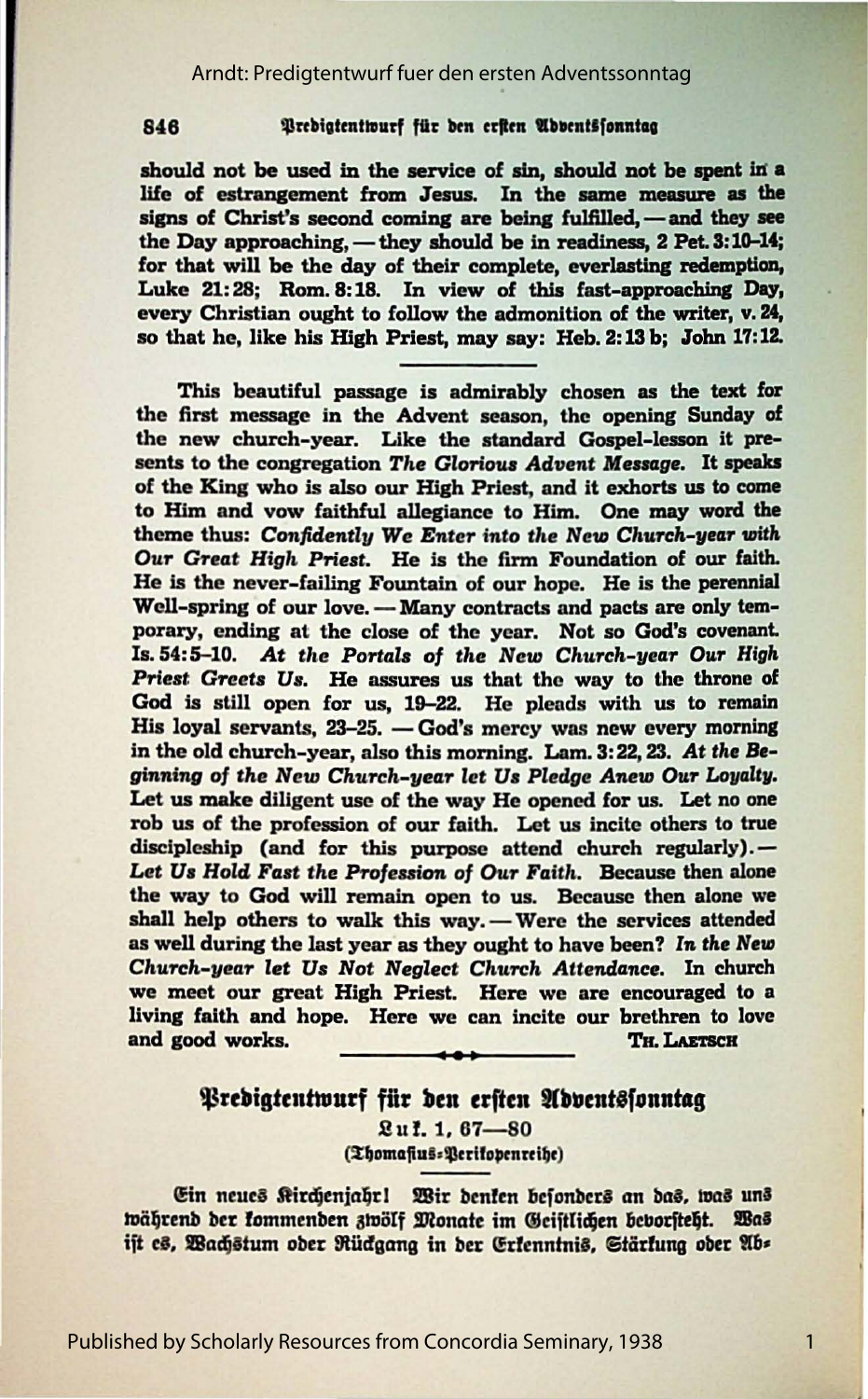#### Predigtentwurf für den erften Abbentssonntag

nahme im Glauben, Förderung in der Heiligung oder Erfaltung der Liebe, ein feites Voraneilen auf dem fämalen Weg ober eine allmähliche oder bielleicht auch plötliche Schwenkung zum breiten Weg hinüber, der zur Verdammnis führt? Mit folchen ernsten Gedanken beginnt der aufs richtige Chrift das neue Kirchenjahr. Wenn wirklich der Abbent JEfu stattfindet und er aufs neue bei uns einzieht, fo hat es teine Not. Unfer Text zeigt uns,

## Wie wichtig es ist, baß wir das neue Kirchenjahr mit JEfu beginnen unb bollenben

### Er verschafft uns nämlich

- 1. Erlösung bon unjern Feinden;
- 2. Erfenntnis bes Seils;
- 3. Heiligkeit und Gerechtigkeit, die Gott ges fällig find.

1

Unfer Text enthält den fchönen Lobgefang (Benedictus), den Bacharias nach der Beschneidung feines Söhnleins Johannes anstimmte. Das Lied zeigt, was Gott durch den nun erscheinenden Messias ausrichten werde und was die Tätigkeit des Johannes sein folle. Vor allen Dingen ift es das erstere, was Zacharias in beredten Worten preist. Er redet von der Erlösung, die durch den Messias ausgeführt werden würde. Zu beachten find die Ausdrücke "erlösen", "retten", "Licht in der Finsternis" und "im Schatten des Todes".

Was ist damit gemeint? Es ist flar, daß Zacharias in bildlichen Ausdrüden redet. Seine Worte möchten auf den ersten Blick allerdings eine leibliche, irdifche Deutung erfordern, als ob er von einer feindlichen politischen Macht redete. Aber B. 77 zeigt, daß er von geiftlichen Dingen handelt, von der Sünde und Befreiung von ihrer Schuld, Strafe und Herrschaft. Der Sinn der Worte ist: Erkenntnis des Heils, die in Vers gebung ihrer Sünde besteht (jo die Hirschberger Bibel). Die Sünde ist eine schredliche Macht, die uns verflucht und verdammt. Christus bringt Rettung.

Darum wird er auch das Horn des Heils genannt, V. 69. Horn ist ein Symbol der Stärke. Man denke an einen Stier, der mit den Hörnern feinen Gegner vernichtet. JEfus ift der Heil und Rettung bringende mächtige Stämpe.

Wie gewiß ist doch dies alles! Schon die Propheten haben davon geweissagt, vom Heiligen Geist getrieben, B. 70. Gott felber hat einen Bund gemacht, der gerade diefe Hilfe in fich fchloß, B. 72. Bgl. Gen. 17, 7. - Er hat fein Bersprechen bestätigt durch einen Eid, B. 73. Bgl. Gen. 22, 16. — So haben wir keinen Grund, an der Wahrheit dieser Botschaft von JEsu Rettung zu zweifeln.